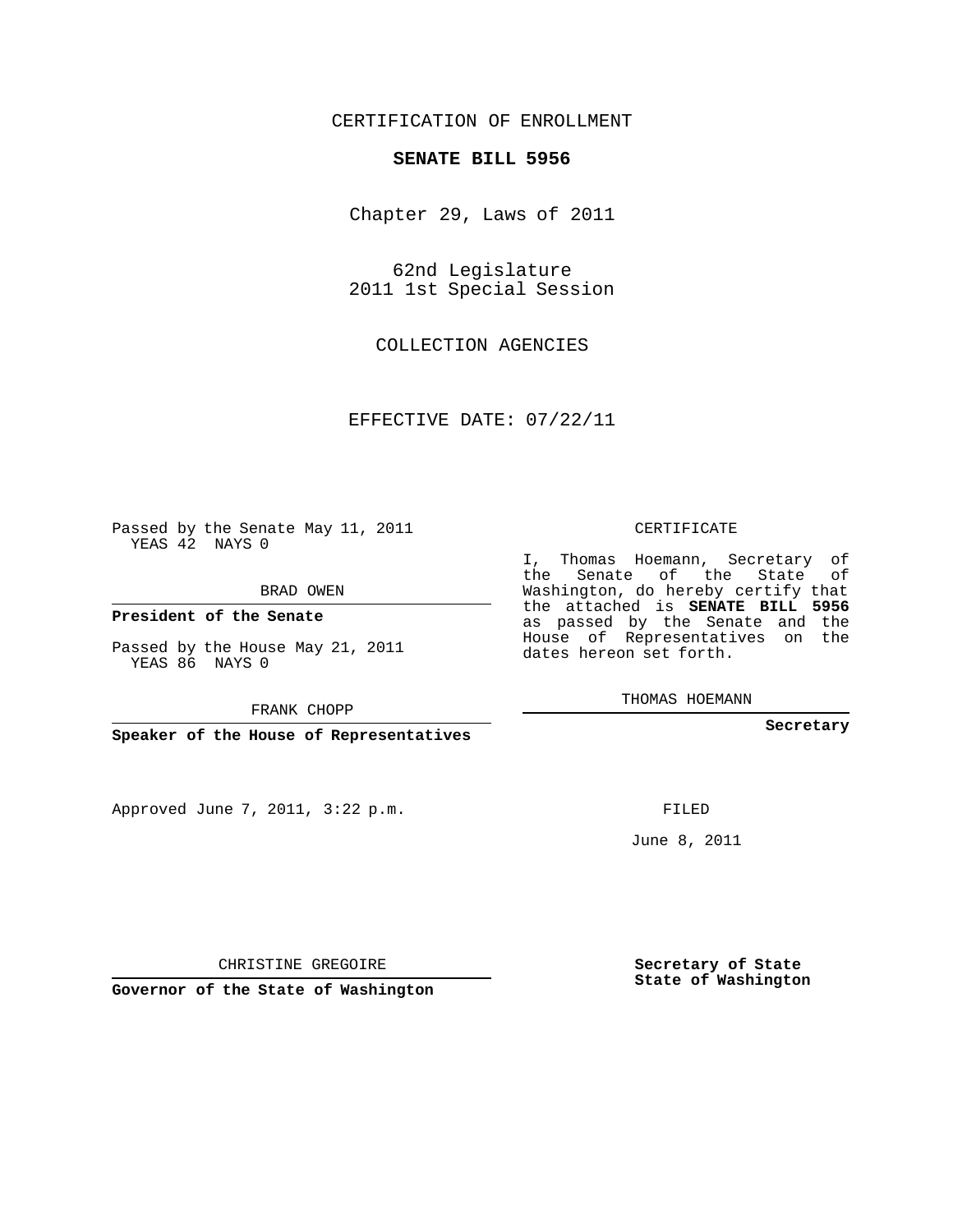## **SENATE BILL 5956** \_\_\_\_\_\_\_\_\_\_\_\_\_\_\_\_\_\_\_\_\_\_\_\_\_\_\_\_\_\_\_\_\_\_\_\_\_\_\_\_\_\_\_\_\_

\_\_\_\_\_\_\_\_\_\_\_\_\_\_\_\_\_\_\_\_\_\_\_\_\_\_\_\_\_\_\_\_\_\_\_\_\_\_\_\_\_\_\_\_\_

Passed Legislature - 2011 1st Special Session

**State of Washington 62nd Legislature 2011 1st Special Session By** Senators Harper, Pflug, and Kline Read first time 05/11/11.

1 AN ACT Relating to the prohibited practices of collection agencies; reenacting and amending RCW 19.16.250; creating a new section; providing an effective date; and declaring an emergency.

BE IT ENACTED BY THE LEGISLATURE OF THE STATE OF WASHINGTON:

 NEW SECTION. **Sec. 1.** The legislature finds that a drafting error occurred in Substitute Senate Bill No. 5574 (2011 regular session) and section 1, chapter 57, Laws of 2011, resulting in the unintended deletion of a phrase in RCW 19.16.250. The intent of this legislation is to remedy that error, and retroactively apply this legislation to the effective date of section 1, chapter 57, Laws of 2011.

 **Sec. 2.** RCW 19.16.250 and 2011 c 162 s 1 and 2011 c 57 s 1 are each reenacted and amended to read as follows:

No licensee or employee of a licensee shall:

 (1) Directly or indirectly aid or abet any unlicensed person to engage in business as a collection agency in this state or receive compensation from such unlicensed person: PROVIDED, That nothing in this chapter shall prevent a licensee from accepting, as forwardee,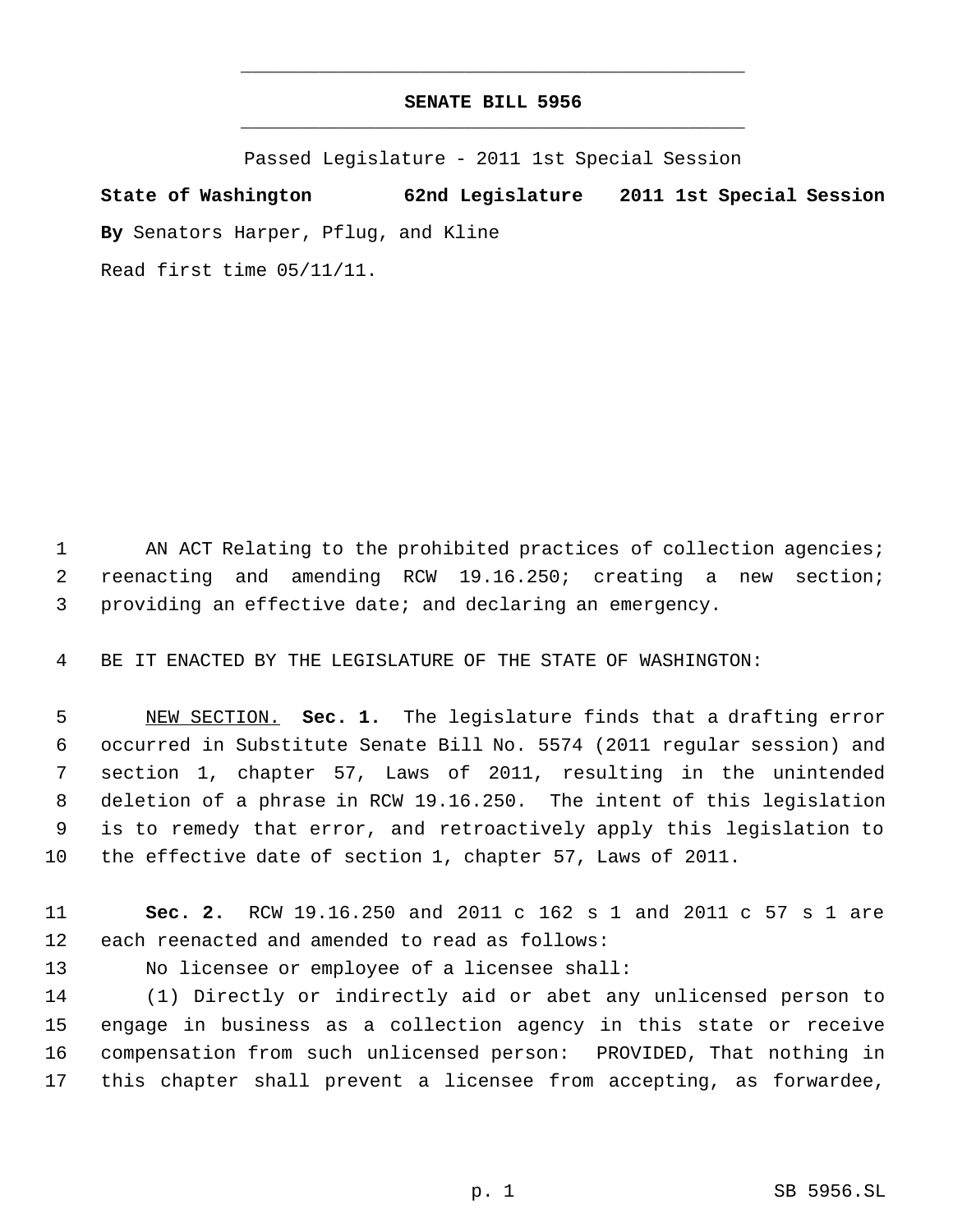claims for collection from a collection agency or attorney whose place of business is outside the state.

 (2) Collect or attempt to collect a claim by the use of any means contrary to the postal laws and regulations of the United States postal department.

 (3) Publish or post or cause to be published or posted, any list of debtors commonly known as "bad debt lists" or threaten to do so. For purposes of this chapter, a "bad debt list" means any list of natural persons alleged to fail to honor their lawful debts. However, nothing herein shall be construed to prohibit a licensee from communicating to its customers or clients by means of a coded list, the existence of a check dishonored because of insufficient funds, not sufficient funds or closed account by the financial institution servicing the debtor's checking account: PROVIDED, That the debtor's identity is not readily apparent: PROVIDED FURTHER, That the licensee complies with the requirements of subsection (10)(e) of this section.

 (4) Have in his or her possession or make use of any badge, use a uniform of any law enforcement agency or any simulation thereof, or make any statements which might be construed as indicating an official connection with any federal, state, county, or city law enforcement agency, or any other governmental agency, while engaged in collection agency business.

 (5) Perform any act or acts, either directly or indirectly, constituting the practice of law.

 (6) Advertise for sale or threaten to advertise for sale any claim as a means of endeavoring to enforce payment thereof or agreeing to do so for the purpose of soliciting claims, except where the licensee has acquired claims as an assignee for the benefit of creditors or where the licensee is acting under court order.

 (7) Use any name while engaged in the making of a demand for any claim other than the name set forth on his or her or its current license issued hereunder.

 (8) Give or send to any debtor or cause to be given or sent to any debtor, any notice, letter, message, or form, other than through proper legal action, process, or proceedings, which represents or implies that a claim exists unless it shall indicate in clear and legible type:

 (a) The name of the licensee and the city, street, and number at which he or she is licensed to do business;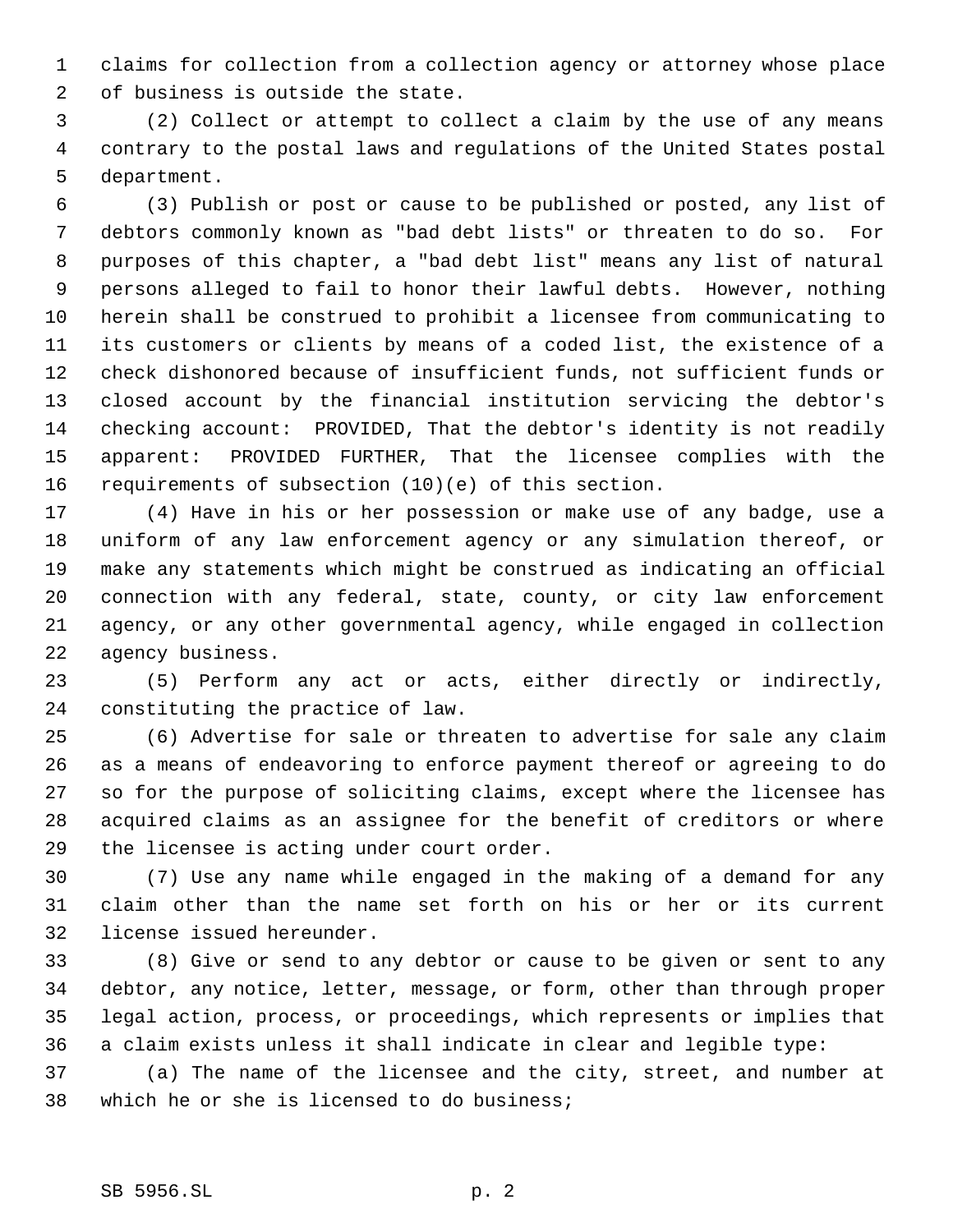(b) The name of the original creditor to whom the debtor owed the claim if such name is known to the licensee or employee: PROVIDED, That upon written request of the debtor, the licensee shall provide this name to the debtor or cease efforts to collect on the debt until this information is provided;

 (c) If the notice, letter, message, or form is the first notice to the debtor or if the licensee is attempting to collect a different amount than indicated in his or her or its first notice to the debtor, an itemization of the claim asserted must be made including:

 (i) Amount owing on the original obligation at the time it was received by the licensee for collection or by assignment;

 (ii) Interest or service charge, collection costs, or late payment charges, if any, added to the original obligation by the original creditor, customer or assignor before it was received by the licensee for collection, if such information is known by the licensee or employee: PROVIDED, That upon written request of the debtor, the licensee shall make a reasonable effort to obtain information on such items and provide this information to the debtor;

 (iii) Interest or service charge, if any, added by the licensee or customer or assignor after the obligation was received by the licensee for collection;

 (iv) Collection costs, if any, that the licensee is attempting to collect;

 (v) Attorneys' fees, if any, that the licensee is attempting to collect on his or her or its behalf or on the behalf of a customer or assignor; and

 (vi) Any other charge or fee that the licensee is attempting to collect on his or her or its own behalf or on the behalf of a customer or assignor;

 (d) If the notice, letter, message, or form concerns a judgment obtained against the debtor, no itemization of the amounts contained in the judgment is required, except postjudgment interest, if claimed, and the current account balance;

 (e) If the notice, letter, message, or form is the first notice to the debtor, an itemization of the claim asserted must be made including the following information:

 (i) The original account number or redacted original account number assigned to the debt, if known to the licensee or employee: PROVIDED,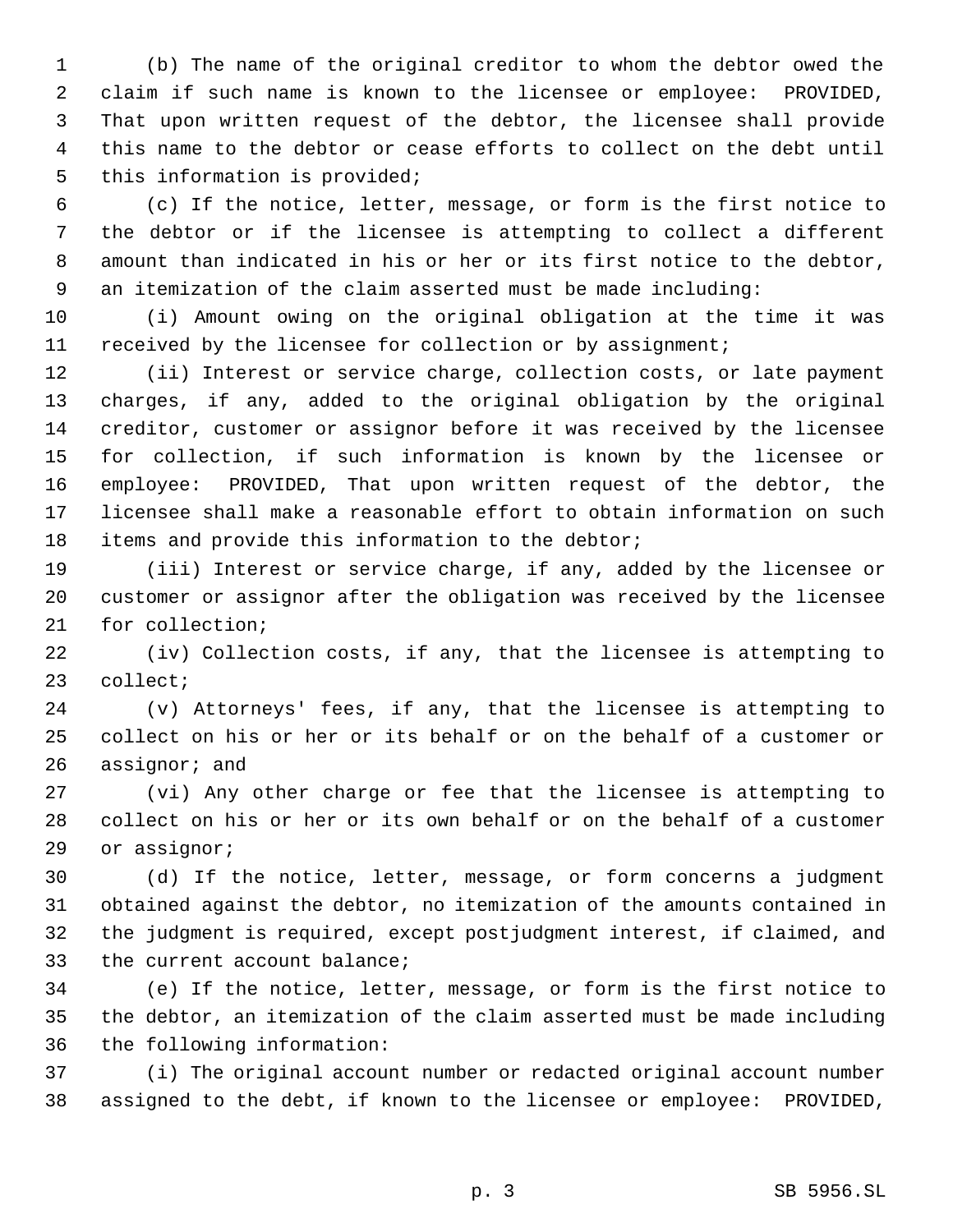That upon written request of the debtor, the licensee must make a reasonable effort to obtain this information or cease efforts to collect on the debt until this information is provided; and

 (ii) The date of the last payment to the creditor on the subject debt by the debtor, if known to the licensee or employee: PROVIDED, That upon written request of the debtor, the licensee must make a reasonable effort to obtain this information or cease efforts to collect on the debt until this information is provided.

 (9) Communicate in writing with a debtor concerning a claim through a proper legal action, process, or proceeding, where such communication is the first written communication with the debtor, without providing the information set forth in subsection (8)(c) of this section in the written communication.

 (10) Communicate or threaten to communicate, the existence of a claim to a person other than one who might be reasonably expected to be liable on the claim in any manner other than through proper legal action, process, or proceedings except under the following conditions:

 (a) A licensee or employee of a licensee may inform a credit reporting bureau of the existence of a claim. If the licensee or employee of a licensee reports a claim to a credit reporting bureau, the licensee shall, upon receipt of written notice from the debtor that any part of the claim is disputed, notify the credit reporting bureau of the dispute by written or electronic means and create a record of 24 the fact of the notification and when the notification was provided;

 (b) A licensee or employee in collecting or attempting to collect a claim may communicate the existence of a claim to a debtor's employer 27 if the claim has been reduced to a judgment;

 (c) A licensee or employee in collecting or attempting to collect a claim that has not been reduced to judgment, may communicate the existence of a claim to a debtor's employer if:

 (i) The licensee or employee has notified or attempted to notify the debtor in writing at his or her last known address or place of employment concerning the claim and the debtor after a reasonable time has failed to pay the claim or has failed to agree to make payments on the claim in a manner acceptable to the licensee, and

 (ii) The debtor has not in writing to the licensee disputed any part of the claim: PROVIDED, That the licensee or employee may only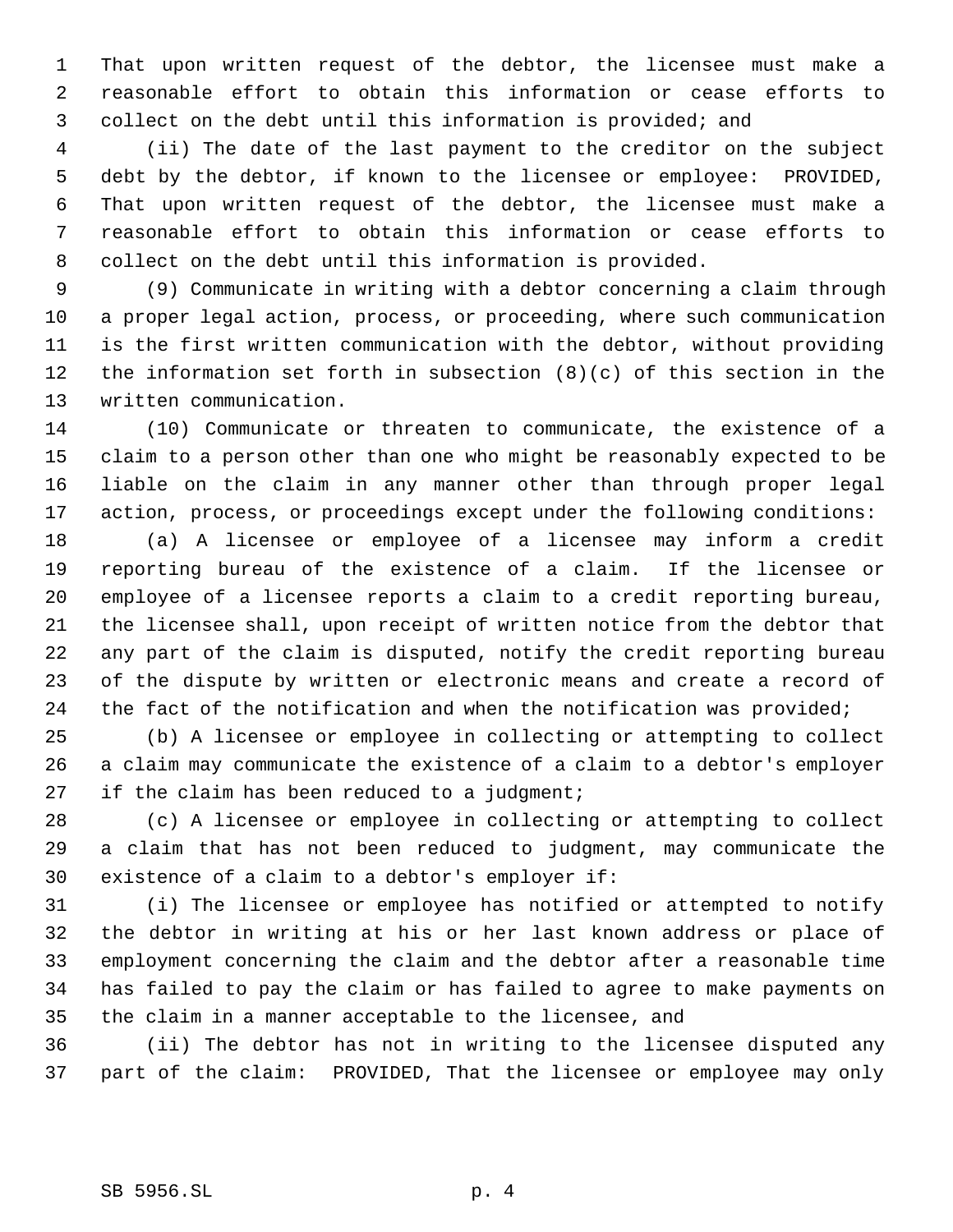communicate the existence of a claim which has not been reduced to judgment to the debtor's employer once unless the debtor's employer has agreed to additional communications.

 (d) A licensee may for the purpose of locating the debtor or locating assets of the debtor communicate the existence of a claim to any person who might reasonably be expected to have knowledge of the whereabouts of a debtor or the location of assets of the debtor if the claim is reduced to judgment, or if not reduced to judgment, when:

 (i) The licensee or employee has notified or attempted to notify the debtor in writing at his or her last known address or last known place of employment concerning the claim and the debtor after a reasonable time has failed to pay the claim or has failed to agree to make payments on the claim in a manner acceptable to the licensee, and (ii) The debtor has not in writing disputed any part of the claim.

 (e) A licensee may communicate the existence of a claim to its customers or clients if the claim is reduced to judgment, or if not reduced to judgment, when:

 (i) The licensee has notified or attempted to notify the debtor in writing at his or her last known address or last known place of employment concerning the claim and the debtor after a reasonable time has failed to pay the claim or has failed to agree to make payments on the claim in a manner acceptable to the licensee, and

(ii) The debtor has not in writing disputed any part of the claim.

 (11) Threaten the debtor with impairment of his or her credit rating if a claim is not paid: PROVIDED, That advising a debtor that the licensee has reported or intends to report a claim to a credit reporting agency is not considered a threat if the licensee actually has reported or intends to report the claim to a credit reporting agency.

 (12) Communicate with the debtor after notification in writing from an attorney representing such debtor that all further communications relative to a claim should be addressed to the attorney: PROVIDED, That if a licensee requests in writing information from an attorney regarding such claim and the attorney does not respond within a reasonable time, the licensee may communicate directly with the debtor until he or she or it again receives notification in writing that an attorney is representing the debtor.

p. 5 SB 5956.SL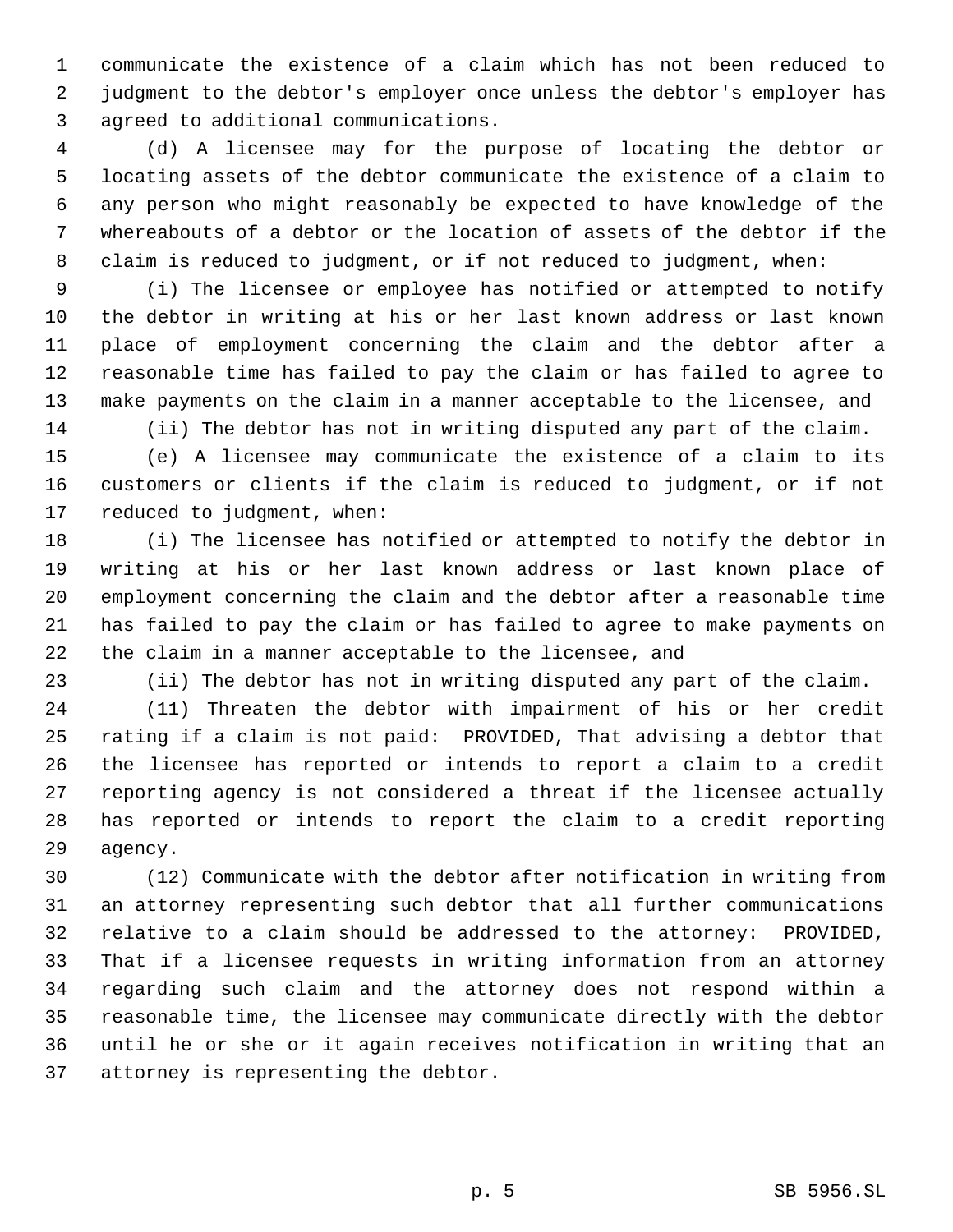(13) Communicate with a debtor or anyone else in such a manner as to harass, intimidate, threaten, or embarrass a debtor, including but not limited to communication at an unreasonable hour, with unreasonable frequency, by threats of force or violence, by threats of criminal prosecution, and by use of offensive language. A communication shall be presumed to have been made for the purposes of harassment if:

 (a) It is made with a debtor or spouse in any form, manner, or place, more than three times in a single week, unless the licensee is responding to a communication from the debtor or spouse;

 (b) It is made with a debtor at his or her place of employment more than one time in a single week, unless the licensee is responding to a communication from the debtor;

 (c) It is made with the debtor or spouse at his or her place of residence between the hours of 9:00 p.m. and 7:30 a.m. A call to a telephone is presumed to be received in the local time zone to which the area code of the number called is assigned for landline numbers, unless the licensee reasonably believes the telephone is located in a different time zone. If the area code is not assigned to landlines in any specific geographic area, such as with toll-free telephone numbers, a call to a telephone is presumed to be received in the local time zone of the debtor's last known place of residence, unless the licensee reasonably believes the telephone is located in a different time zone.

 (14) Communicate with the debtor through use of forms or instruments that simulate the form or appearance of judicial process, the form or appearance of government documents, or the simulation of a form or appearance of a telegraphic or emergency message.

 (15) Communicate with the debtor and represent or imply that the existing obligation of the debtor may be or has been increased by the addition of attorney fees, investigation fees, service fees, or any other fees or charges when in fact such fees or charges may not legally be added to the existing obligation of such debtor.

 (16) Threaten to take any action against the debtor which the licensee cannot legally take at the time the threat is made.

 (17) Send any telegram or make any telephone calls to a debtor or concerning a debt or for the purpose of demanding payment of a claim or 36 seeking information about a debtor, for which the charges are payable 37 by the addressee or by the person to whom the call is made: PROVIDED, That: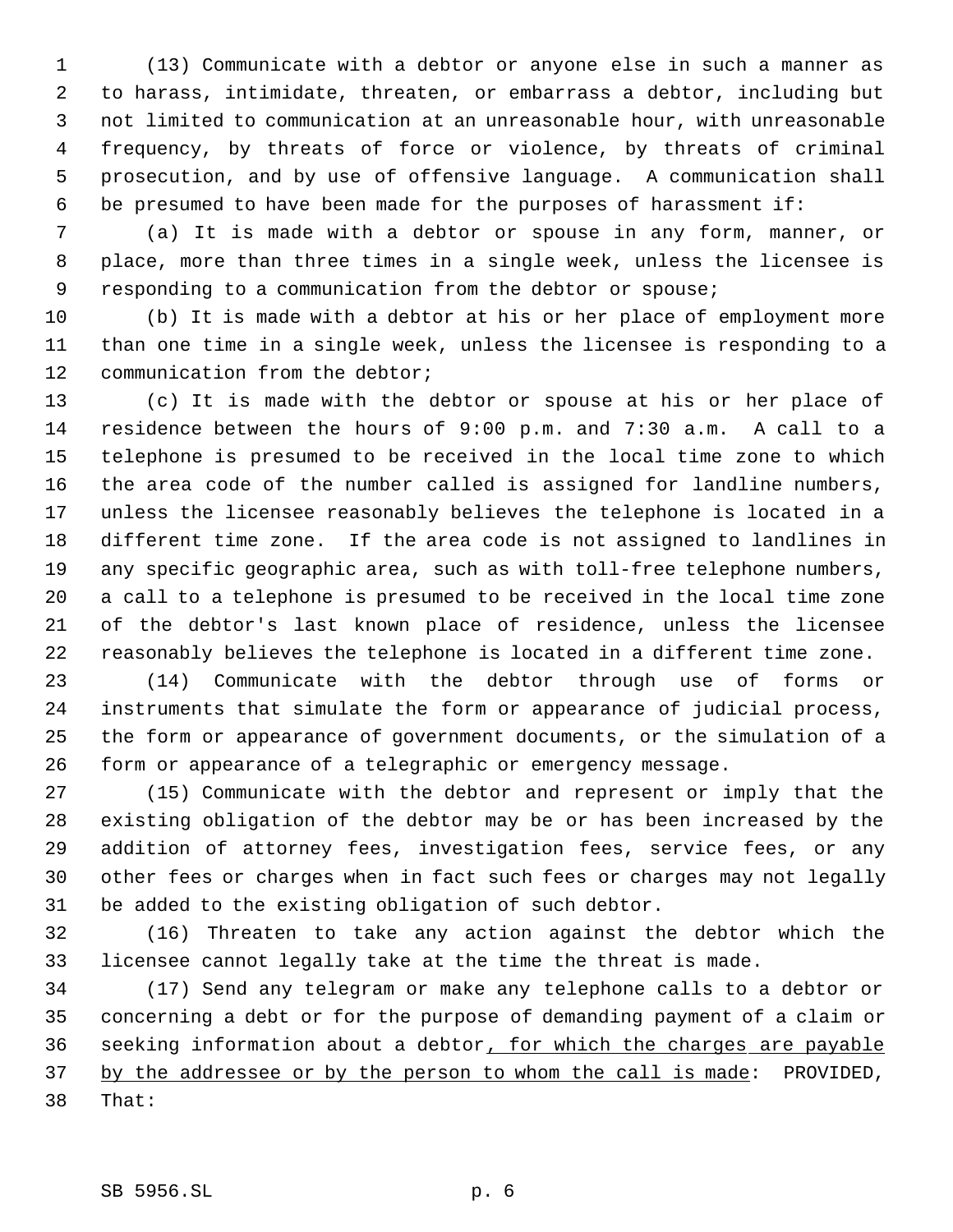(a) This subsection does not prohibit a licensee from attempting to communicate by way of a cellular telephone or other wireless device: PROVIDED, That a licensee cannot cause charges to be incurred to the recipient of the attempted communication more than three times in any calendar week when the licensee knows or reasonably should know that the number belongs to a cellular telephone or other wireless device, unless the licensee is responding to a communication from the debtor or the person to whom the call is made.

 (b) The licensee is not in violation of (a) of this subsection if the licensee at least monthly updates its records with information provided by a commercial provider of cellular telephone lists that the licensee in good faith believes provides reasonably current and comprehensive data identifying cellular telephone numbers, calls a number not appearing in the most recent list provided by the commercial provider, and does not otherwise know or reasonably should know that the number belongs to a cellular telephone.

 (c) This subsection may not be construed to increase the number of communications permitted pursuant to subsection (13)(a) of this section.

 (18) Call, or send a text message or other electronic communication to, a cellular telephone or other wireless device more than twice in any day when the licensee knows or reasonably should know that the number belongs to a cellular telephone or other wireless device, unless the licensee is responding to a communication from the debtor or the person to whom the call, text message, or other electronic communication is made. The licensee is not in violation of this subsection if the licensee at least monthly updates its records with information provided by a commercial provider of cellular telephone lists that the licensee in good faith believes provides reasonably current and comprehensive data identifying cellular telephone numbers, calls a number not appearing in the most recent list provided by the commercial provider, and does not otherwise know or reasonably should know that the number belongs to a cellular telephone. Nothing in this subsection may be construed to increase the number of communications permitted pursuant to subsection (13)(a) of this section.

 (19) Intentionally block its telephone number from displaying on a debtor's telephone.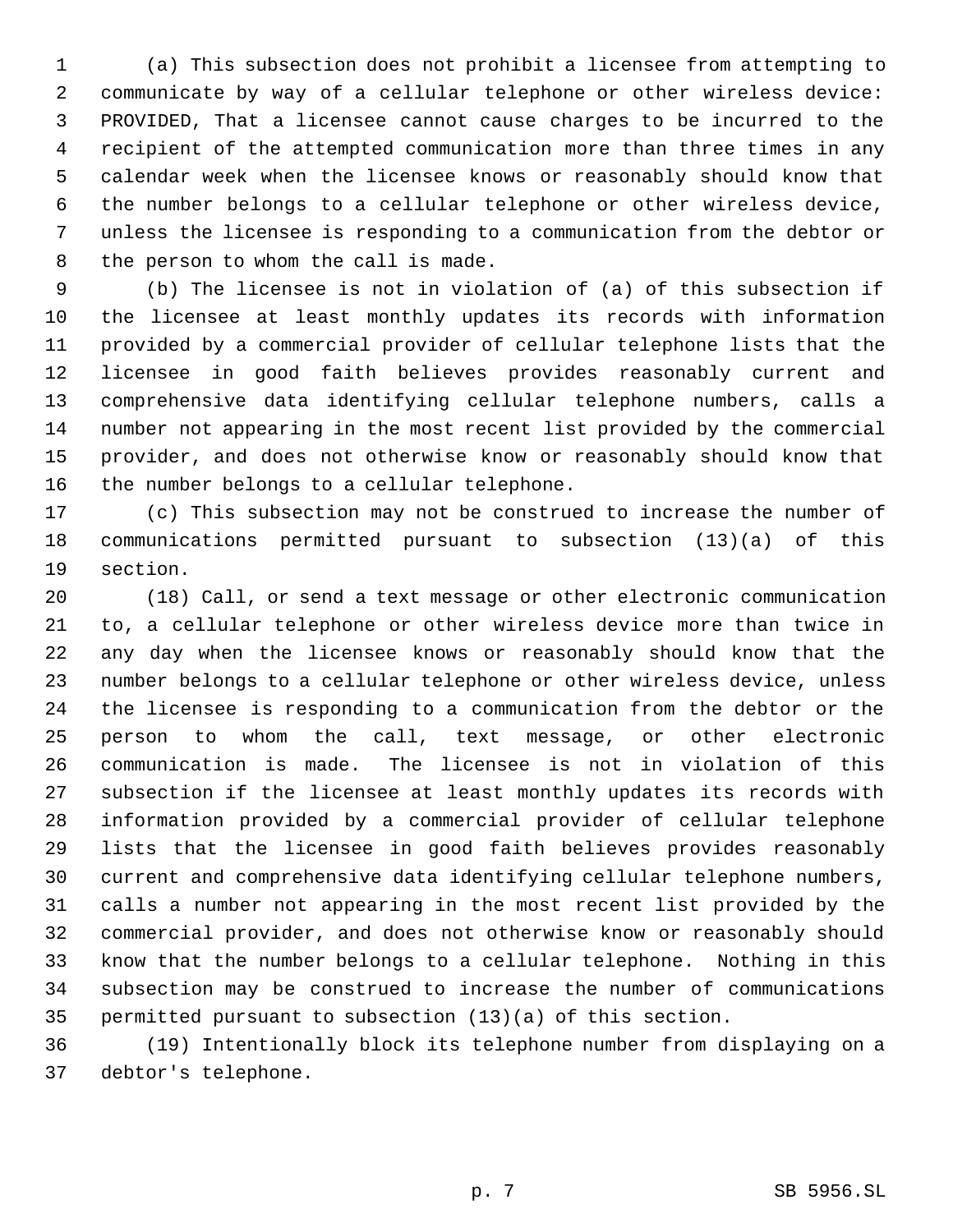(20) In any manner convey the impression that the licensee is vouched for, bonded to or by, or is an instrumentality of the state of Washington or any agency or department thereof.

 (21) Collect or attempt to collect in addition to the principal amount of a claim any sum other than allowable interest, collection costs or handling fees expressly authorized by statute, and, in the case of suit, attorney's fees and taxable court costs. A licensee may collect or attempt to collect collection costs and fees, including contingent collection fees, as authorized by a written agreement or contract, between the licensee's client and the debtor, in the collection of a commercial claim. The amount charged to the debtor for collection services shall not exceed thirty-five percent of the commercial claim.

 (22) Procure from a debtor or collect or attempt to collect on any written note, contract, stipulation, promise or acknowledgment under which a debtor may be required to pay any sum other than principal, allowable interest, except as noted in subsection (21) of this section, and, in the case of suit, attorney's fees and taxable court costs.

 (23) Bring an action or initiate an arbitration proceeding on a claim when the licensee knows, or reasonably should know, that such suit or arbitration is barred by the applicable statute of limitations.

 (24) Upon notification by a debtor that the debtor disputes all debts arising from a series of dishonored checks, automated clearinghouse transactions on a demand deposit account, or other preprinted written instruments, initiate oral contact with a debtor more than one time in an attempt to collect from the debtor debts arising from the identified series of dishonored checks, automated clearinghouse transactions on a demand deposit account, or other preprinted written instruments when: (a) Within the previous one hundred eighty days, in response to the licensee's attempt to collect the initial debt assigned to the licensee and arising from the identified series of dishonored checks, automated clearinghouse transactions on a demand deposit account, or other preprinted written instruments, the debtor in writing notified the licensee that the debtor's checkbook or other series of preprinted written instruments was stolen or fraudulently created; (b) the licensee has received from the debtor a certified copy of a police report referencing the theft or fraudulent creation of the checkbook, automated clearinghouse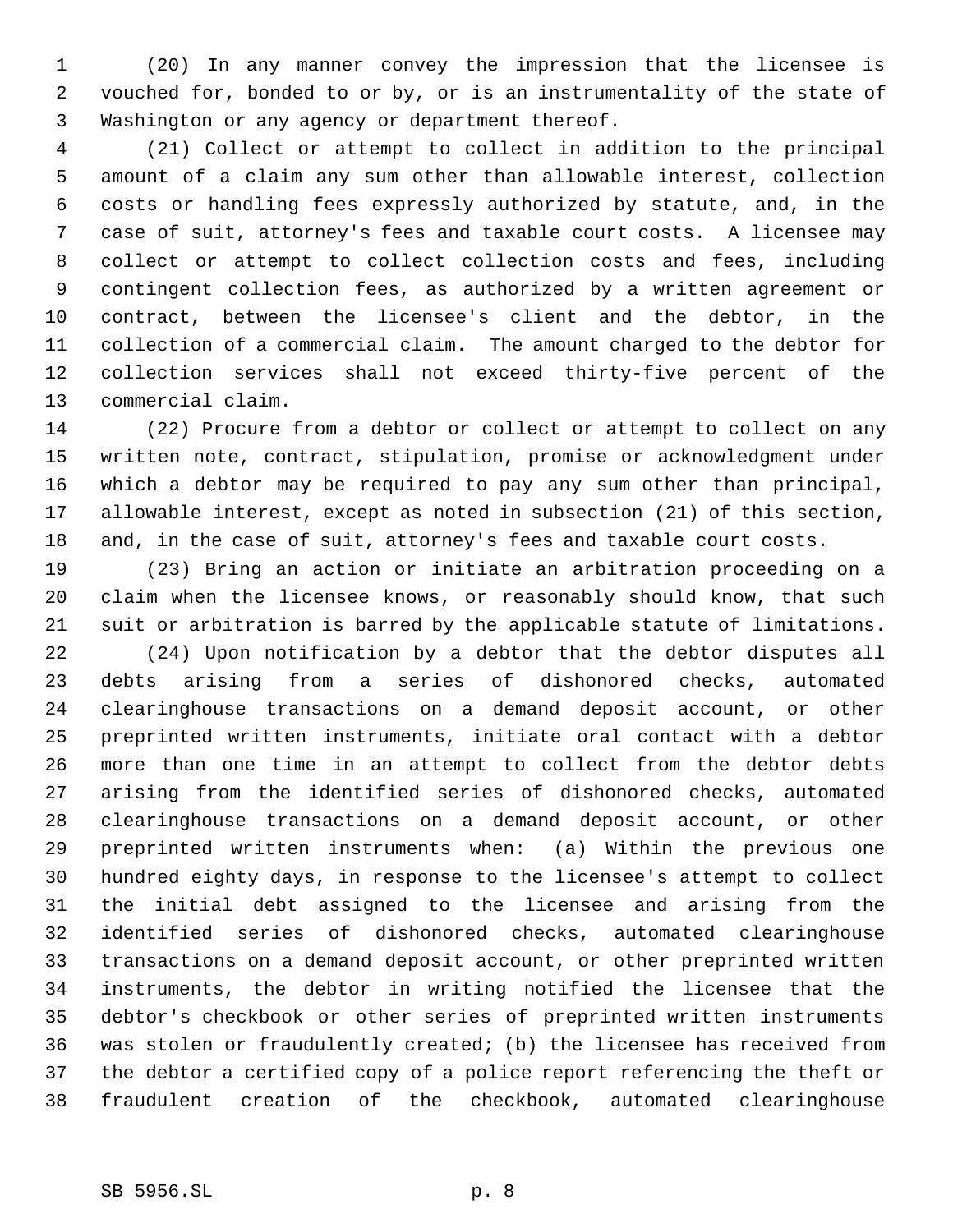transactions on a demand deposit account, or series of preprinted written instruments; (c) in the written notification to the licensee or in the police report, the debtor identified the financial institution where the account was maintained, the account number, the magnetic ink character recognition number, the full bank routing and transit number, and the check numbers of the stolen checks, automated clearinghouse transactions on a demand deposit account, or other preprinted written instruments, which check numbers included the number of the check that is the subject of the licensee's collection efforts; (d) the debtor provides, or within the previous one hundred eighty days provided, to the licensee a legible copy of a government-issued photo identification, which contains the debtor's signature and which was issued prior to the date of the theft or fraud identified in the police report; and (e) the debtor advised the licensee that the subject debt is disputed because the identified check, automated clearinghouse transaction on a demand deposit account, or other preprinted written instrument underlying the debt is a stolen or fraudulently created check or instrument.

 The licensee is not in violation of this subsection if the licensee initiates oral contact with the debtor more than one time in an attempt to collect debts arising from the identified series of dishonored checks, automated clearinghouse transactions on a demand deposit account, or other preprinted written instruments when: (i) The licensee acted in good faith and relied on their established practices and procedures for batching, recording, or packeting debtor accounts, and the licensee inadvertently initiates oral contact with the debtor in an attempt to collect debts in the identified series subsequent to the initial debt assigned to the licensee; (ii) the licensee is following up on collection of a debt assigned to the licensee, and the debtor has previously requested more information from the licensee regarding the subject debt; (iii) the debtor has notified the licensee that the debtor disputes only some, but not all the debts arising from the identified series of dishonored checks, automated clearinghouse transactions on a demand deposit account, or other preprinted written instruments, in which case the licensee shall be allowed to initiate oral contact with the debtor one time for each debt arising from the series of identified checks, automated clearinghouse transactions on a demand deposit account, or written instruments and initiate additional